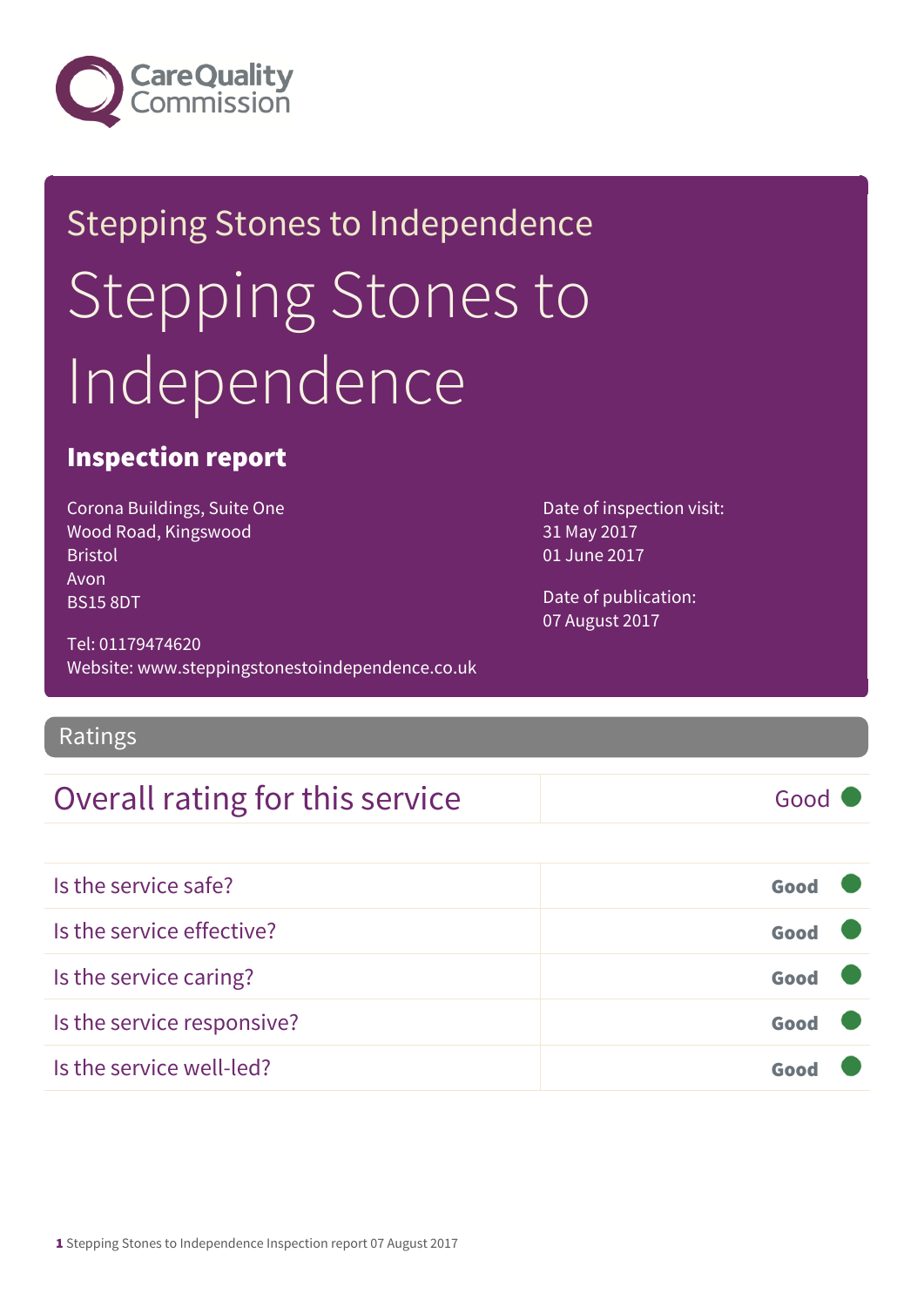### Summary of findings

#### Overall summary

The inspection was announced and took place on 31 and 1 June 2017. We gave the provider 48 hours' notice of the inspection. We did this to ensure key staff would be available at the service. At the time of the inspection the service was providing personal care to 40 people living in their own homes.

There was a registered manager in post at the service. A registered manager is a person who has registered with the Care Quality Commission to manage the service and has the legal responsibility for meeting the requirements of the law; as does the provider. Like registered providers, they are 'registered persons'. Registered persons have legal responsibility for meeting the requirements in the Health and Social Care Act 2008 and associated Regulations about how the service is run.

At the time of the inspection the service employed, a registered manager, operations manager, training manager, two care coordinators, two field supervisors and care staff.

People felt safe and there were systems in place to safeguard them from risk of possible harm. People had individual risk assessments so that staff had the information they needed to support them safely and minimise the identified risks.

People's medicines were being managed safely and administered by trained staff. People spoke highly of the staff that provided their care and people's relatives were also complimentary of staff. Staff we spoke with demonstrated they were aware of people's individual needs and understood their preferences.

Staffing levels were sufficient to meet people's needs and protected them from harm. The service carried out pre-employment checks on staff before they worked with people to assess their suitability.

Staff received regular supervision to discuss their progress and training needs. Spot checks were completed by senior staff to monitor staff performance and ensure people were receiving support in line with their needs and expectations.

Staff understood the importance of gaining consent from people and acted in accordance with the principles of the Mental Capacity Act 2005. Staff had a good understanding of people's needs and supported them effectively. People and relatives told us that staff were respectful of their homes and supported them to maintain their independence.

Staff were described as caring, friendly and supportive. It was clear positive relationships had been built between people and staff. Communication between staff, people and their relatives was positive.

People's needs had been assessed and there were care plans in place that took account of their individual needs, preferences, and choices. The service had had an effective system in place to manage complaints.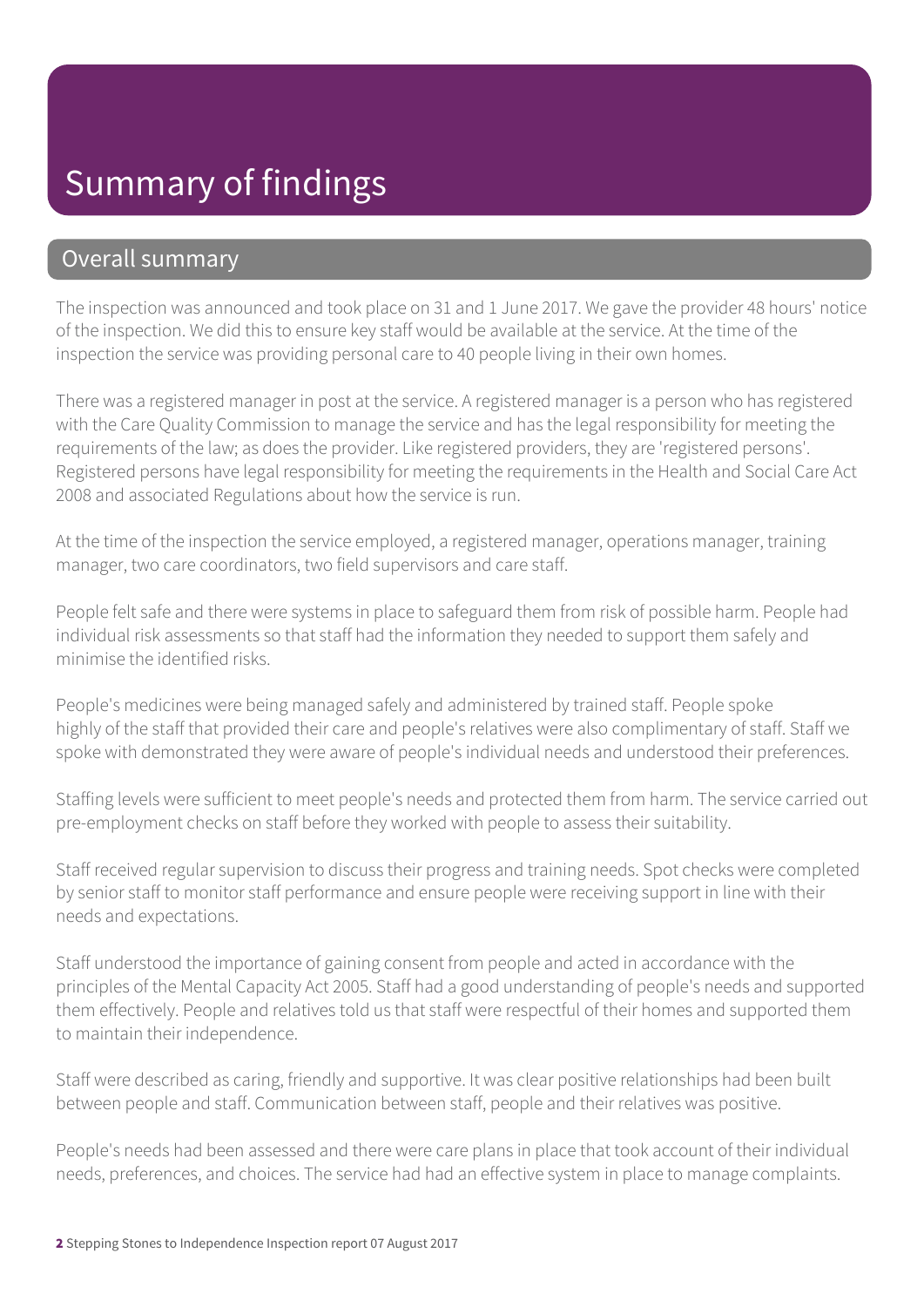People received a service that was well-led because the registered manager provided good leadership and management. Systems were in place to check on the standards within the service. These included regular audits of care records, recruitment files, risk assessments, health and safety, staff training and supervision.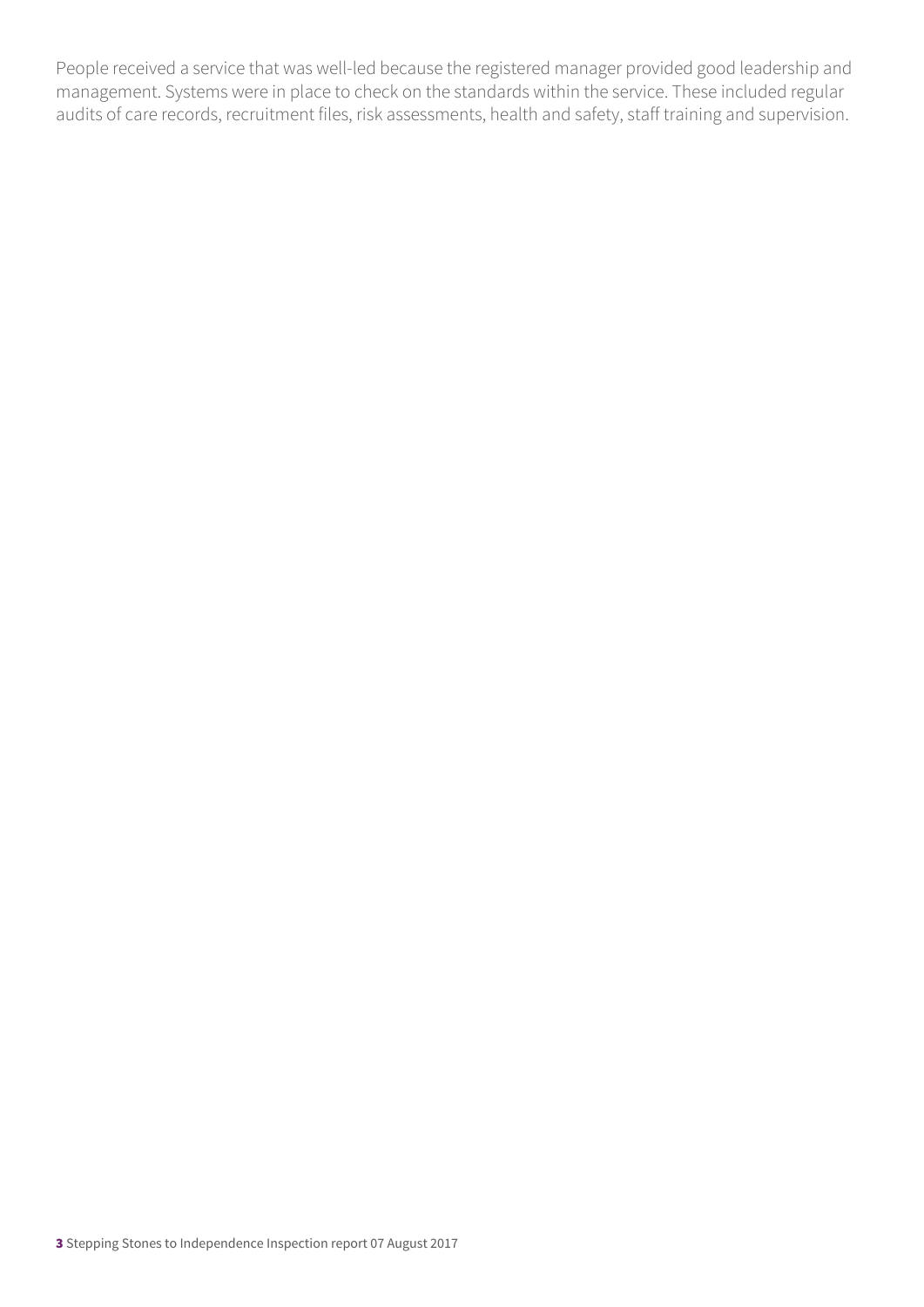#### The five questions we ask about services and what we found

We always ask the following five questions of services.

| Is the service safe?       | Good |
|----------------------------|------|
| The service remains good.  |      |
| Is the service effective?  | Good |
| The service remains good.  |      |
| Is the service caring?     | Good |
| The service remains good.  |      |
| Is the service responsive? | Good |
| The service remains good.  |      |
| Is the service well-led?   | Good |
| The service remains good.  |      |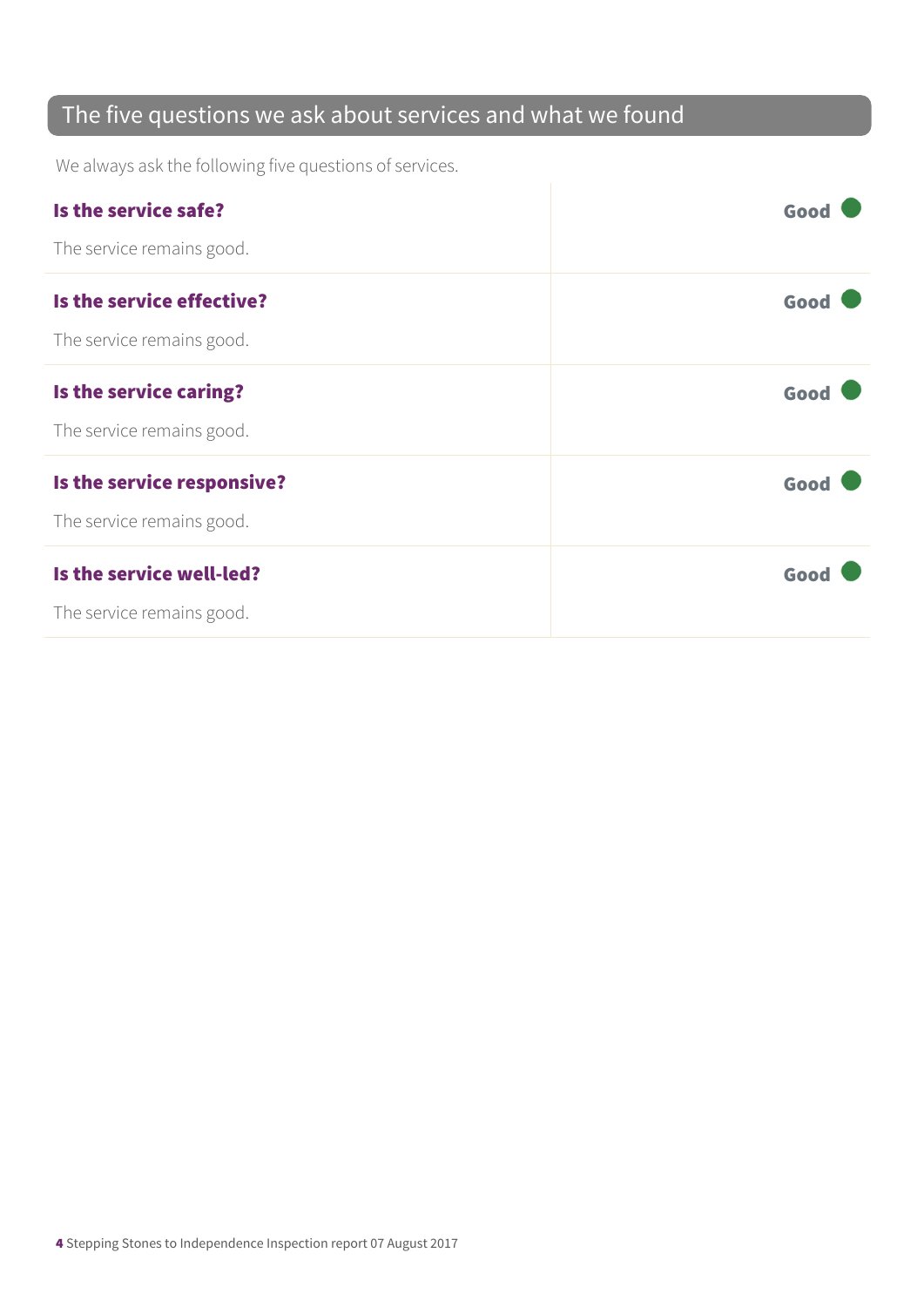

# Stepping Stones to Independence

Detailed findings

# Background to this inspection

We carried out this inspection under Section 60 of the Health and Social Care Act 2008 as part of our regulatory functions. This inspection was planned to check whether the provider is meeting the legal requirements and regulations associated with the Health and Social Care Act 2008, to look at the overall quality of the service, and to provide a rating for the service under the Care Act 2014.

The inspection took place on 31 May and 1 June 2017 and was announced. We gave notice of our inspection to ensure key people would be available at the service when we visited. The inspection team consisted of one inspector.

Prior to our visit we asked for a Provider Information Return (PIR). The PIR is information given to us by the provider. The PIR also provides us with key information about the service, what the service does well and improvements they plan to make. We reviewed the information included in the PIR along with other information we held about the service. This included notifications we had received from the service. Services use notifications to tell us about important events relating to the regulated activities they provide.

Four health and social care professionals were contacted in order to gain their views about the service. Two of them provided feedback about the service.

We looked at the care records of four people, the recruitment and personnel records of three staff, training records, staff schedules and other records relating to the management of the service. We looked at a range of policies and procedures including, safeguarding, whistleblowing, recruitment, mental capacity and complaints.

We spoke with three people on the phone that were supported by the service and two relative's. We tried to contact a further four people by phone but we not successful. We spoke with three care staff, one care coordinator, the training manager, operations manager, nominated individual and the registered manager.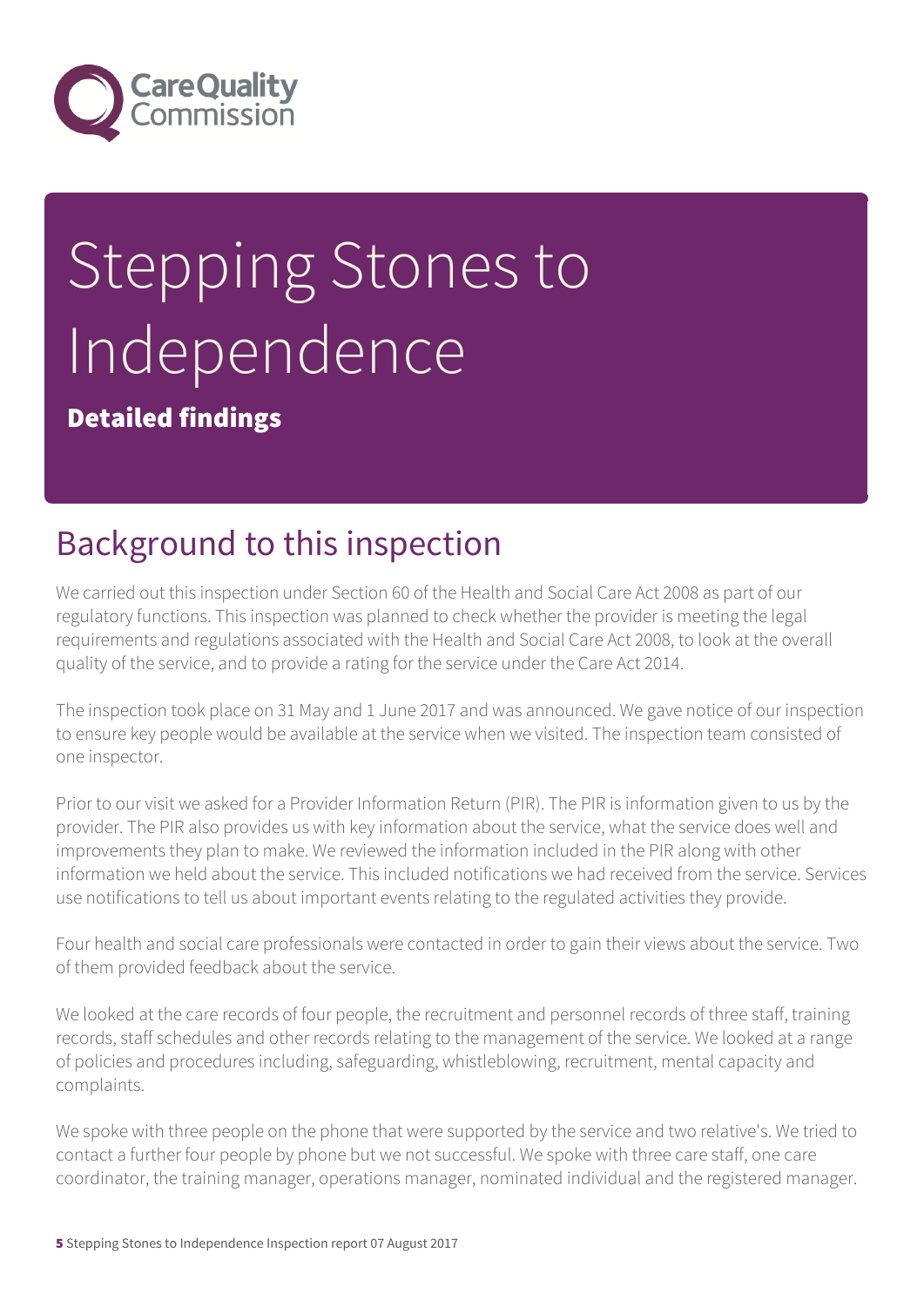# Our findings

People we spoke with told us they had confidence in the staff, which contributed to them feeling safe. People told us, "I feel safe and this is because the same staff visit me", "Yes I feel safe as the staff take the pressure off me by giving me my medication" and "I am safe and I feel safe. If I had any concerns I would call the girls in the office". When we asked people about their safety, people understood what abuse was. People were given information about who they could contact if they had concerns about their or other people's safety and welfare.

Staff were trained in safeguarding as part of their induction so they knew how to protect people from avoidable harm. Staff we spoke with were knowledgeable about their role and responsibilities in raising concerns with the registered manager and the role of external agencies such the local authority. The service's safeguarding and whistleblowing policies advised staff what to do if they had concerns about the welfare of any person who used the service.

We recommend the registered manager reviews the services safeguarding procedure as this referred to The Care Standards Act 2000. This was not current information. The Care Standards Act 2000 was replaced with The Care Standards Act 2014.

People's care and support files contained individual risk assessments and guidance that addressed their specific needs, for example if a person was at risk of falls, skin breakdown and other factors. Environmental risk factors were also assessed to ensure that people who used the service and care staff were protected from risks at people's homes.

Risk assessments were also in place for people who had pets within their homes. This was to ensure staff were protected from the associated risks. Discussions with the registered manager demonstrated that risk assessments were implemented for people with moving and positioning needs. The service liaised with occupational therapists and other professionals where necessary for additional guidance and training to meet people's mobility needs.

People told us that staff were reliable and punctual, and they received a consistent service. All of the people we spoke with stated that staff did not appear rushed and had enough time to spend to carry out their duties properly. The registered manager told us there were sufficient staff employed to meet people's needs. The number of staff required and the days and hours required to support people safely were agreed when people's needs were assessed. People's needs were regularly reviewed and where changes were needed, the level of staff involvement was also reviewed to ensure people's needs were met.

Before taking on any new packages of care the registered manager ensured they had enough staff to cover each person's visit. The registered manager was mindful that the service had sufficient staff to care for people. At the time of the inspection the service was not taking on any double up packages of care where people required two staff. However existing people who used the service and required two staff continued to be supported by the service. Staff referred to their rota, which detailed who they were supporting and at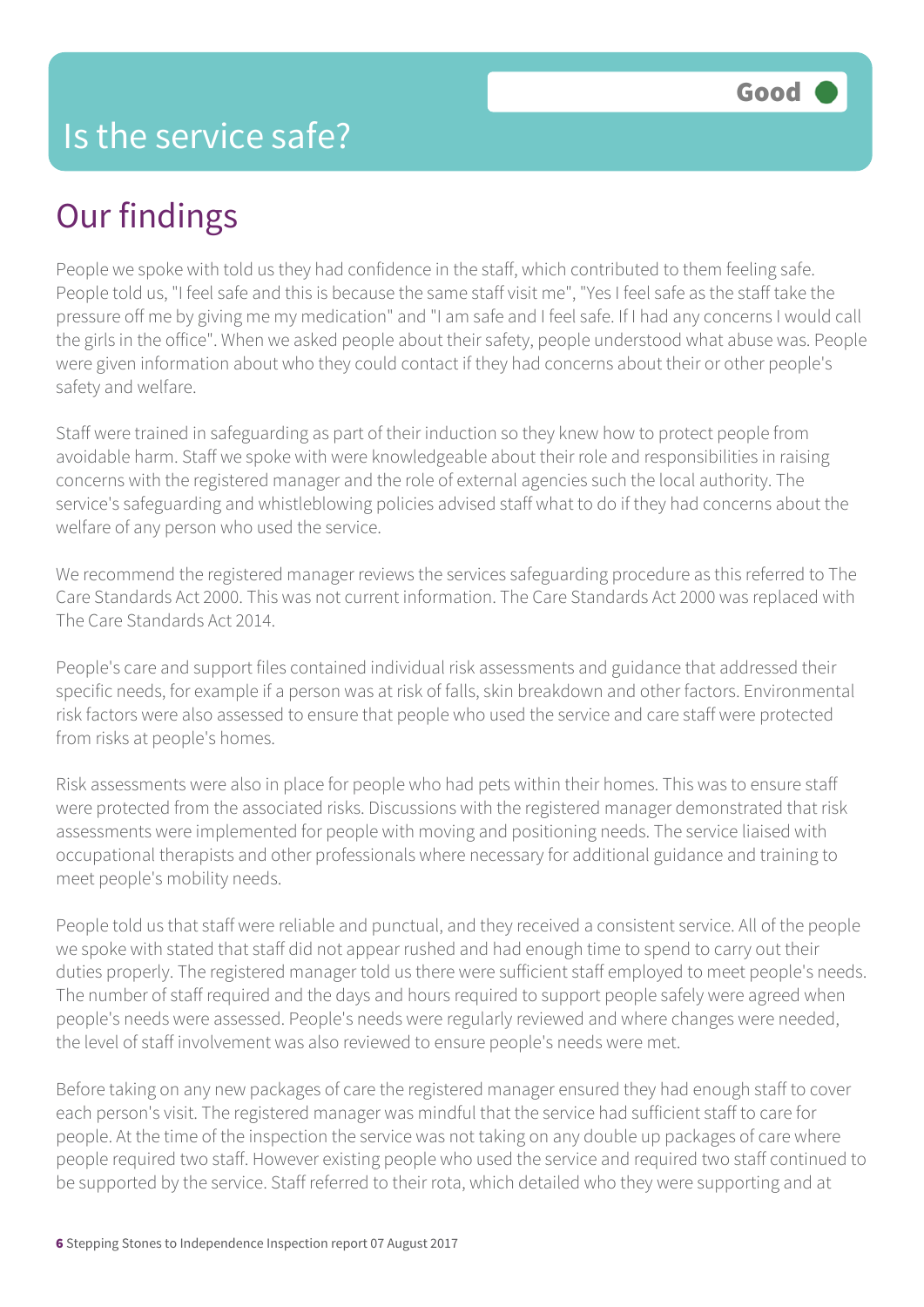what time. The registered manager informed us that staff were given a copy of their weekly rota electronically. Due to a past safeguarding incident staff were not permitted to print out their weekly rota. One professional involved with the service made the following comment, "I do feel that Stepping Stones are a safe service but some extra care around rostering is needed".

We looked at staff recruitment records and spoke with staff about their recruitment experience. Staff confirmed their recruitment to the service was robust and they did not start work until all necessary checks had been completed. We found recruitment practices were safe and the relevant checks were completed before staff worked in the service. A minimum of two references had been requested and checked. Disclosure and Barring Service (DBS) checks had been completed and evidence of people's identification and medical fitness had also been obtained. A DBS check allows employers to check whether the staff had any convictions which may prevent them working with vulnerable people.

People's medicines were being managed safely. There were clear policies and procedures in the safe handling and administration of medicines. The registered manager told us about the appropriate action they would take if a medicines error was made by staff. This included seeking medical advice on the implications to people's wellbeing, providing further training and support to staff to assess their competence and referral to the safeguarding local authority.

There was accurate recording of the administration of medicines. Medicine administration records (MAR) charts were completed to show when medicine had been given or if not taken the reason why. People's care plans contained clear information about their medicine and the role of staff in the management of people's medicine, where required. The registered manager told us staff administered or prompted people to take their medicine where support was needed.

The service had an infection control policy in place to protect people who received personal care and staff. Staff had received infection control training as part of their induction. They were supplied with personal protective equipment such as disposable gloves and aprons, to use as necessary. Staff compliance with the provider's infection control policy was monitored during spot check visits.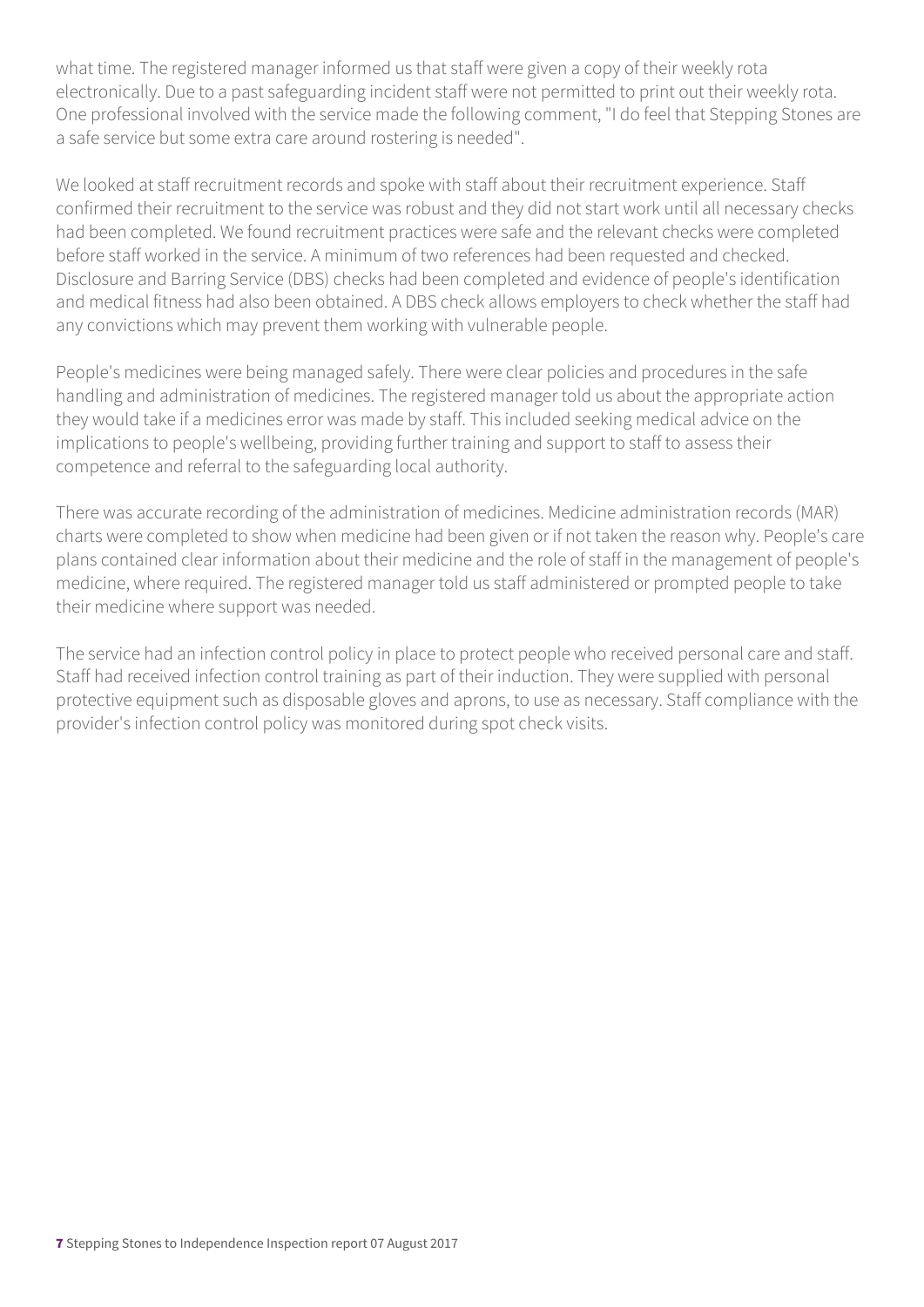#### Is the service effective?

# Our findings

People felt supported by knowledgeable and competent staff. One person told us, "I think the staff that support me do a very good job". Another person told us, "Sometimes the staff bring along a new carer with them. It is nice to know new staff are getting to know us".

Staff told us the training they had received enabled them to meet the needs of people. For example, 12 staff had received training in PEG feeding and maintaining people's PEG sites. The training was delivered by a specialist health care professional who assessed staffs competence. This had provided staff with the knowledge and understanding of how to meet the needs of people who had a peg feed. PEG stands for percutaneous endoscopic gastrostomy, a procedure in which a flexible feeding tube is placed through the abdominal wall and into the stomach. PEG allows nutrition, fluids and/or medications to be put directly into the stomach, by-passing the mouth and oesophagus.

People were supported by staff who had received suitable training required to meet their needs. The service employed a training manager who could adapt training to suit the needs of individual staff. Records showed that staff had completed a wide range of training that included dementia care, equality and diversity, food hygiene, moving and handling, first aid, health and safety and safeguarding vulnerable adults. Staff spoke positively about the support and guidance provided by the registered manager. One member of staff told us how they had been asked for many years if they could undertake autism training but this had not been provided. A person they regularly supported had a diagnosis of autism. They told us shortly after the registered manager had started in post they enrolled the staff member on the training course. The staff member said this meant so much to them as they felt valued.

Staff told us they felt supported to carry out their roles, due to the support offered. Records confirmed staff had regular one to one supervision sessions and observations by the care co-ordinators during spot checks were discussed with them. This enabled staff to receive positive feedback about their performance and allow for reflection on any areas for improvement. Staff performance was subject to annual appraisals, which also provided a forum for staff to discuss their future learning and development needs.

New staff received an induction and training when they started work at the service. Staff completed The Care Certificate as part of their induction programme. The Care Certificate is designed so staff are assessed to ensure they have the skills, knowledge and behaviours expected to provide compassionate and high quality care and support to people. The induction included training to ensure staff could meet people's health and social care needs; as well as familiarisation with the service, the people who used the service, and the organisation's policies and procedures. One staff member told us, "I did one week of shadow shifts during my induction. I also did the necessary training".

The Mental Capacity Act 2005 (MCA) provides a legal framework for making particular decisions on behalf of people who may lack the mental capacity to do so for themselves. The Act requires that as far as possible people make their own decisions and are helped to do so when needed. When they lack mental capacity to take particular decisions, any made on their behalf must be in their best interests and as least restrictive as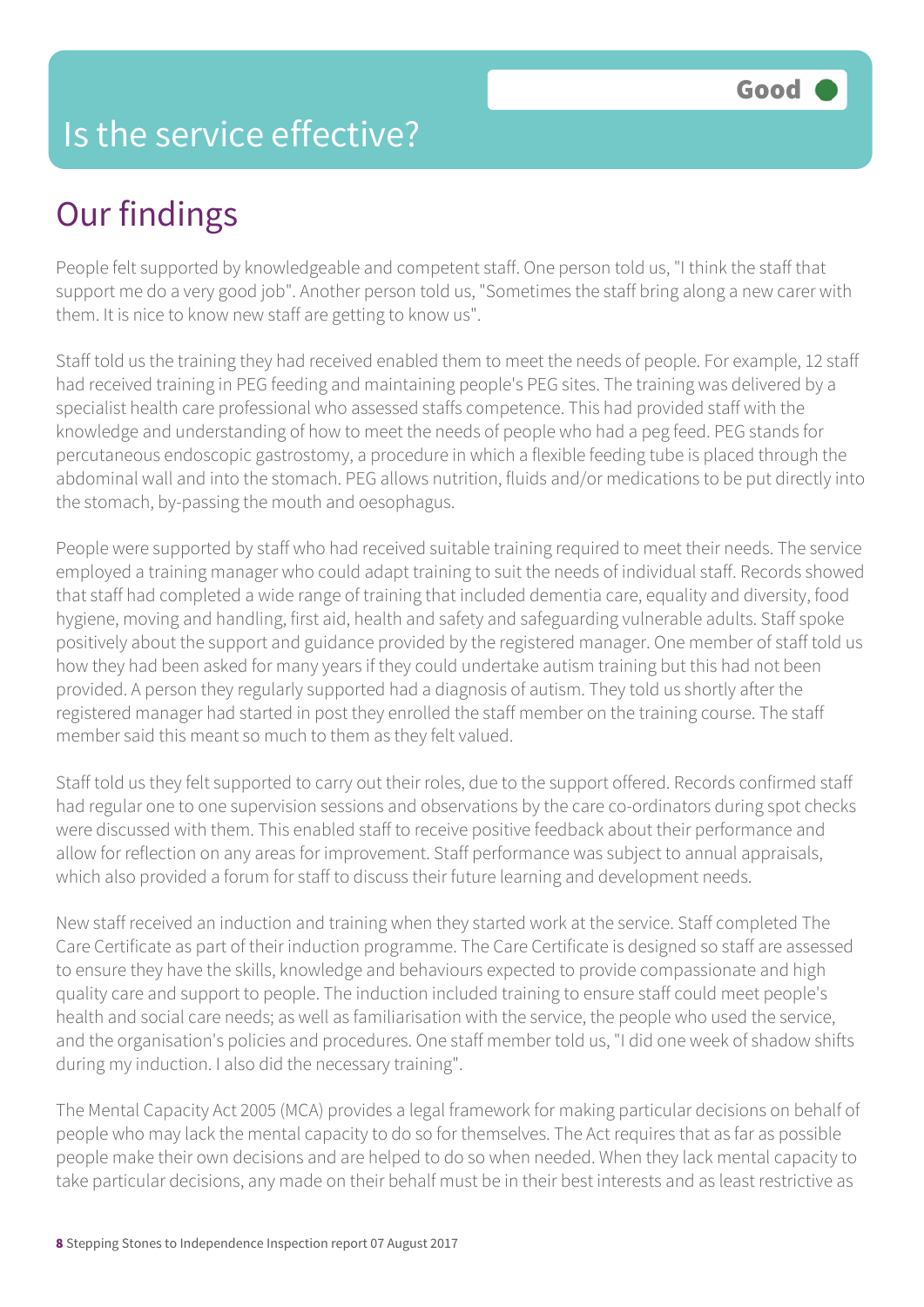possible. People can only be deprived of their liberty to receive care and treatment when this is in their best interests and legally authorised under the MCA and applications must be made to the Court of Protection. We found there to be no such orders in place.

Training records confirmed that staff had undertaken training in relation to the MCA. Staff knew about people's individual capacity to make decisions and understood their responsibilities for supporting people to make their own decisions. People confirmed that staff explained what that were doing and sought their consent before they provided them with personal care. People said they had signed their care plan to demonstrate their agreement.

People were supported with their nutritional needs. We asked people about the support they received to eat and drink. Each of the people that we spoke with said that they had no issues with how staff supported them. People's care records contained information relating to their dietary needs. People's individual preferences were recorded within their care records. This gave staff guidance on knowing what people liked to eat and drink and any special requirements.

People's changing needs were monitored to make sure their health needs were responded to promptly. All of the people we spoke with told us that family members usually supported them with health appointments, but the staff could help them if they needed to. People spoke positively about the support they received with their healthcare and wellbeing. We were given an example when a member of staff stayed for an additional few hours to support a person who had become unwell. Information was recorded in people's notes relating to their medical histories and healthcare appointments.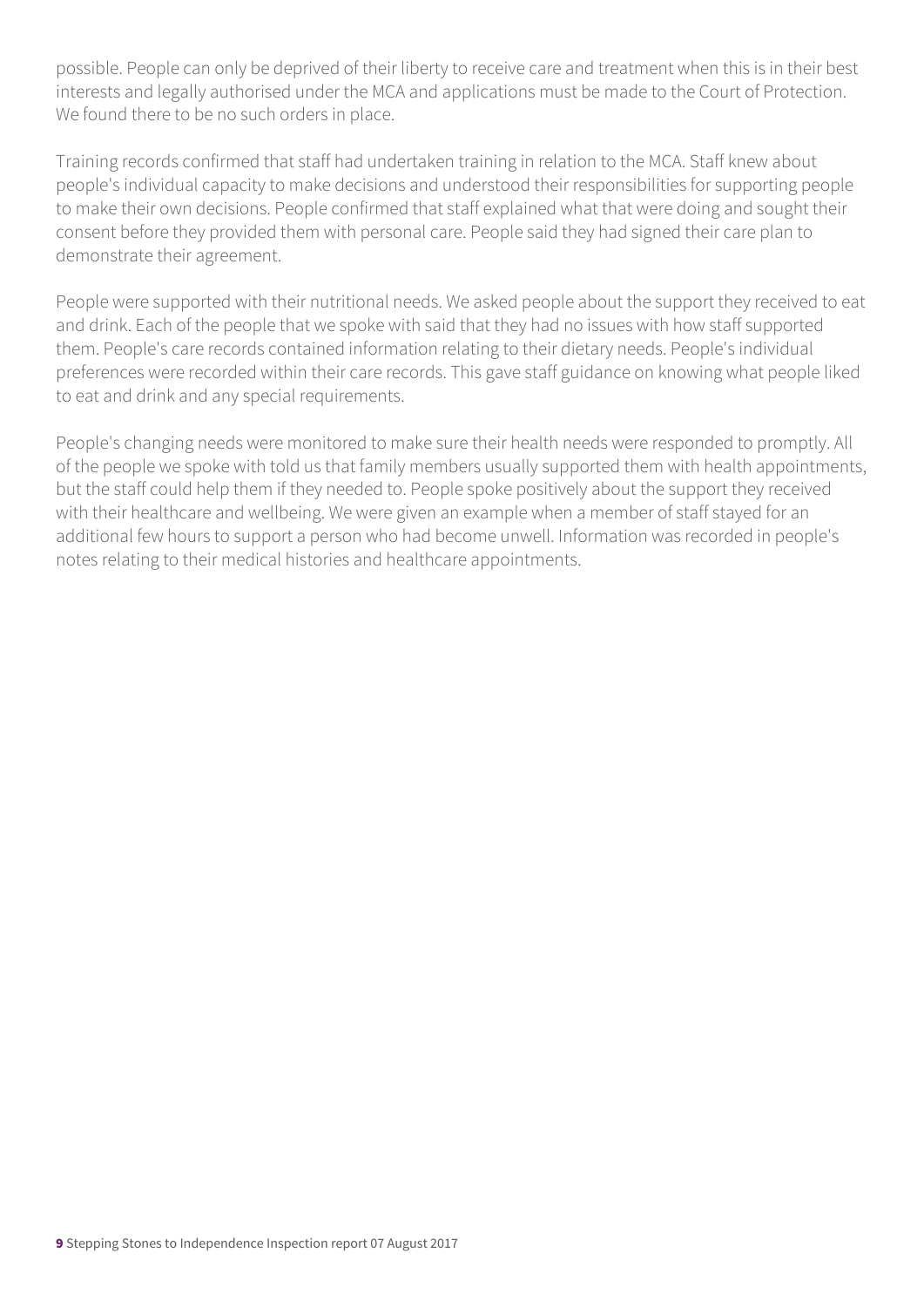# Our findings

People we spoke with told us that staff were very caring, with a pleasant, compassionate approach. People told us, "The girls are lovely and have a nice caring nature" and "All of the staff are nice and very caring". A relative told us, "I like how the staff have a bubbly approach towards my relative. This brings out the best in them".

People told us staff were respectful and considerate of their needs and feelings. People we spoke with felt that staff maintained their privacy and dignity when personal care was being given. One relative told us, "They are respectful towards my relative and cover him up when getting him washed and dressed". One person told us, "The carers always call out when they arrive to let me know they are here".

People were supported by a small staff team which meant close relationships had formed and staff understood people's needs. Staff had a good knowledge of the people they supported. Staff spoke about people with great fondness. The registered manager told us they had supported a family who had a relative living with dementia. The relative received care and support from the service. The registered manager had invested time in listening to the family's daily struggles and provided them with support.

People were able to maintain as much independence as possible by having staff that empowered people. Staff also told us how they aimed to maximise people's independence when delivering care. The registered manager gave an example of how staff had worked closely with a person. They had supported and encouraged the person to regain confidence in going back upstairs again. This was to encourage the person to use the toilet in the bathroom rather than the commode downstairs. The person had previously suffered a fall and had lost their confidence. With the support from staff the person had gained confidence to do this.

The service went the extra mile in supporting people. The registered manager and staff had helped one person they supported who had become unwell. The person required lifesaving treatment in hospital however they did not want to be admitted into hospital and leave behind their pets. The person refused to go into hospital unless a plan was in place to look after them. The person was keen this should be the staff from the service who were familiar with the pets. The registered manager contacted the local authority about this and with permission two staff visited to feed the animals until a pet sitter was found. This enabled the person to receive the treatment they required.

People were cared for by staff who were passionate about providing good quality care. Care plans reflected how staff communicated with people who could not verbally communicate. An example being one person was not able to verbally communicate but they used assisted technology (computer system) to communicate there needs to staff. The staff said this helped them gain consent from the person when they assisted them with personal care.

Staff told us they knew people well, including their likes and dislikes and encouraged them to be involved in making decisions about their care, and support and this information was recorded in care plans. People told us their views were listened to and taken into account when care and support was provided.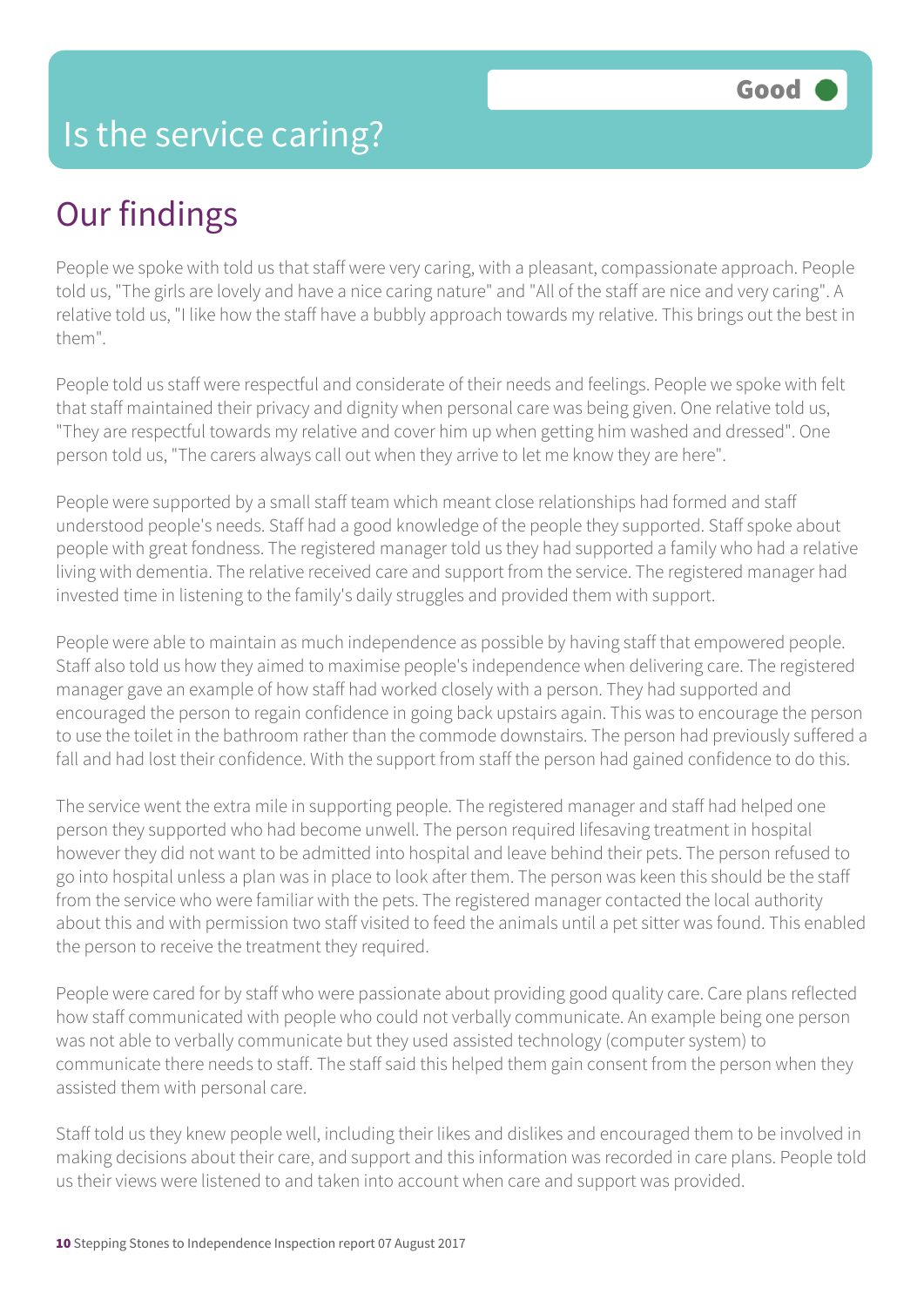#### Is the service responsive?

# Our findings

People were given information about the service and their aims and objectives and this was kept in the support plan file in people's homes. Information was contained about the service and included contact telephone numbers for Stepping Stones to Independence and other relevant agencies, a copy of the support plan and details about the care plan review process and the complaints procedure.

People's needs were assessed before they began to receive a service to ensure their needs could be met. Care records showed that individual assessments took into account people's specific health and support needs. People and relatives confirmed that they had been involved in the assessment process. One person told us, "The coordinator came to visit me to find out the support I needed. They put a package together quickly". Assessments were completed thoroughly and included details of people's preferences and life histories.

Care plans had been developed using the information from the initial assessment. This ensured people's needs and preferences were met and respected. Care plans were clearly written and described the support people needed at each visit. They also explained what people were able to do independently. Additional forms such as medicine administration charts and risk assessments were also available. People confirmed that they had copies of their care plans in their homes.

We asked people if the support they received met their needs and whether any changes to their care arrangements were required. The registered manager gave us examples of when adjustments had been made to the timing of their support visits. This included extending visit times and extra visits scheduled to meet people's needs. An example being was an occasion when a person had become unwell and staff stayed with the person whilst they waited for an ambulance.

Care plans were reviewed regularly to make sure the information detailing how people's personal care was carried out was up to date and correct. All the staff we spoke with said the registered manager was very responsive to people's changing needs or wishes and acted quickly to review the care plan. An example being was if people had spent some time in hospital due to illness this may prompt a review of people's needs. The staff recorded daily the care and support given to each person; we saw that these records were clearly written and informative. If staff had noticed people were unwell or their needs had changed then the office were informed and any necessary follow up action was taken.

Staff were knowledgeable about the people they supported. They were aware of their preferences and interests, as well as their health and support needs, which enabled them to provide a personalised and responsive service. The registered manager gave us examples of when the service had made suggestions to people and relatives about support they could access that they were not aware of. This included giving advice to relatives who had family members living with dementia. The registered manager suggested strategies in the management of dementia care and the use of technology to monitor people's safety at home.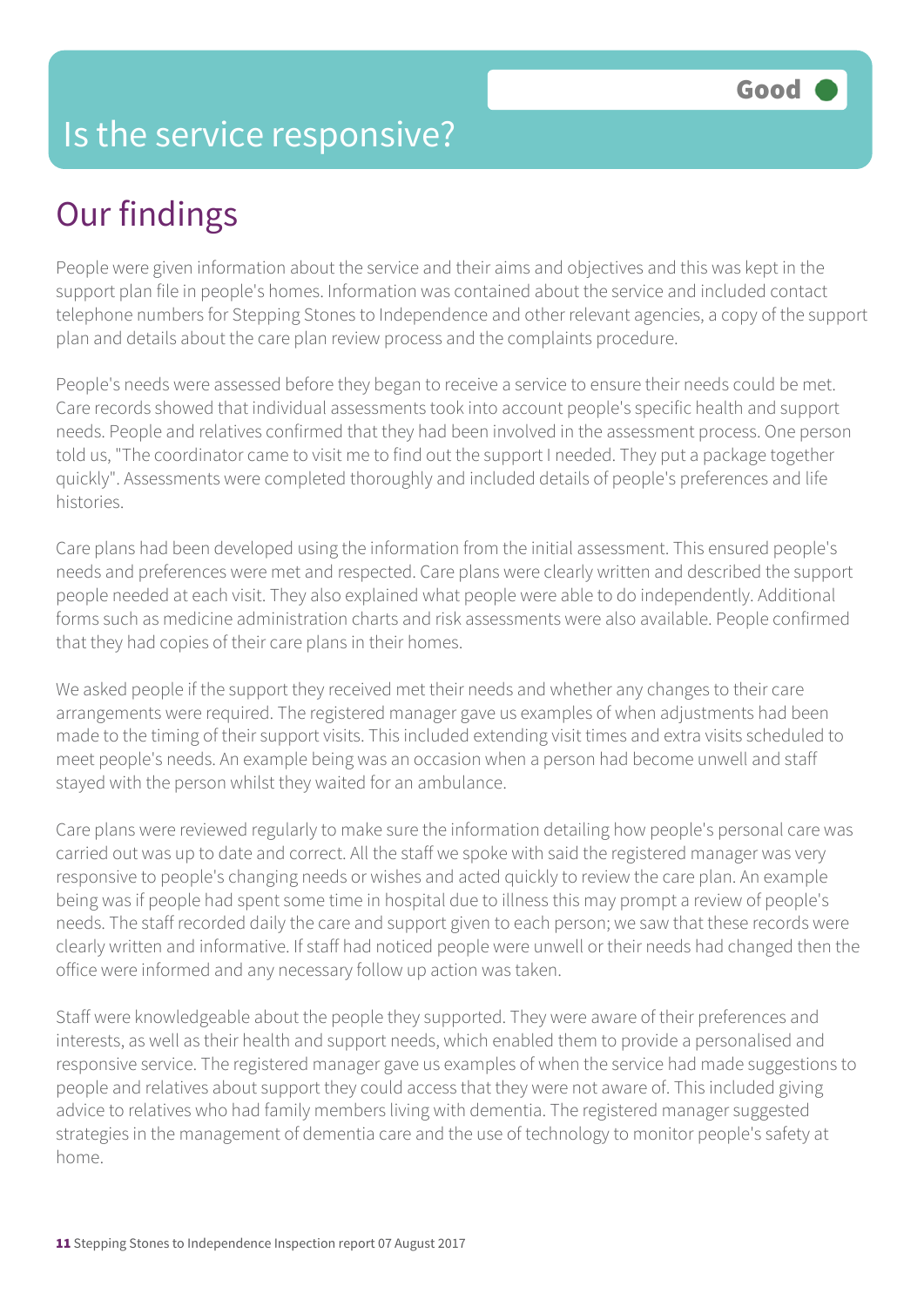People were actively encouraged to give their views and raise concerns or complaints. The registered manager made contact with every person who received a service by telephone regularly in order to obtain their views and to give people the opportunity to raise concerns. There was a policy dealing with complaints that the staff and registered manager followed. People received a copy of the complaints procedure, explaining how to make a complaint if they needed to. People using the service and their relatives told us they were aware of the formal complaint procedure and that they were confident that the registered manager would address concerns if they had any. Records showed that complaints were taken seriously, investigated, and responded to quickly and professionally.

There were also a number of compliments received from people and their relatives, often naming individual staff they wanted to praise. These included, "A big thank you for making me feel so welcome and so supportive", "On behalf of my family I would like to thank you for your cheerful care", "At a difficult time it meant a lot to have such caring people in our home helping us out", and "It was reassuring for us as a family to know that she was in such capable hands and that you all care".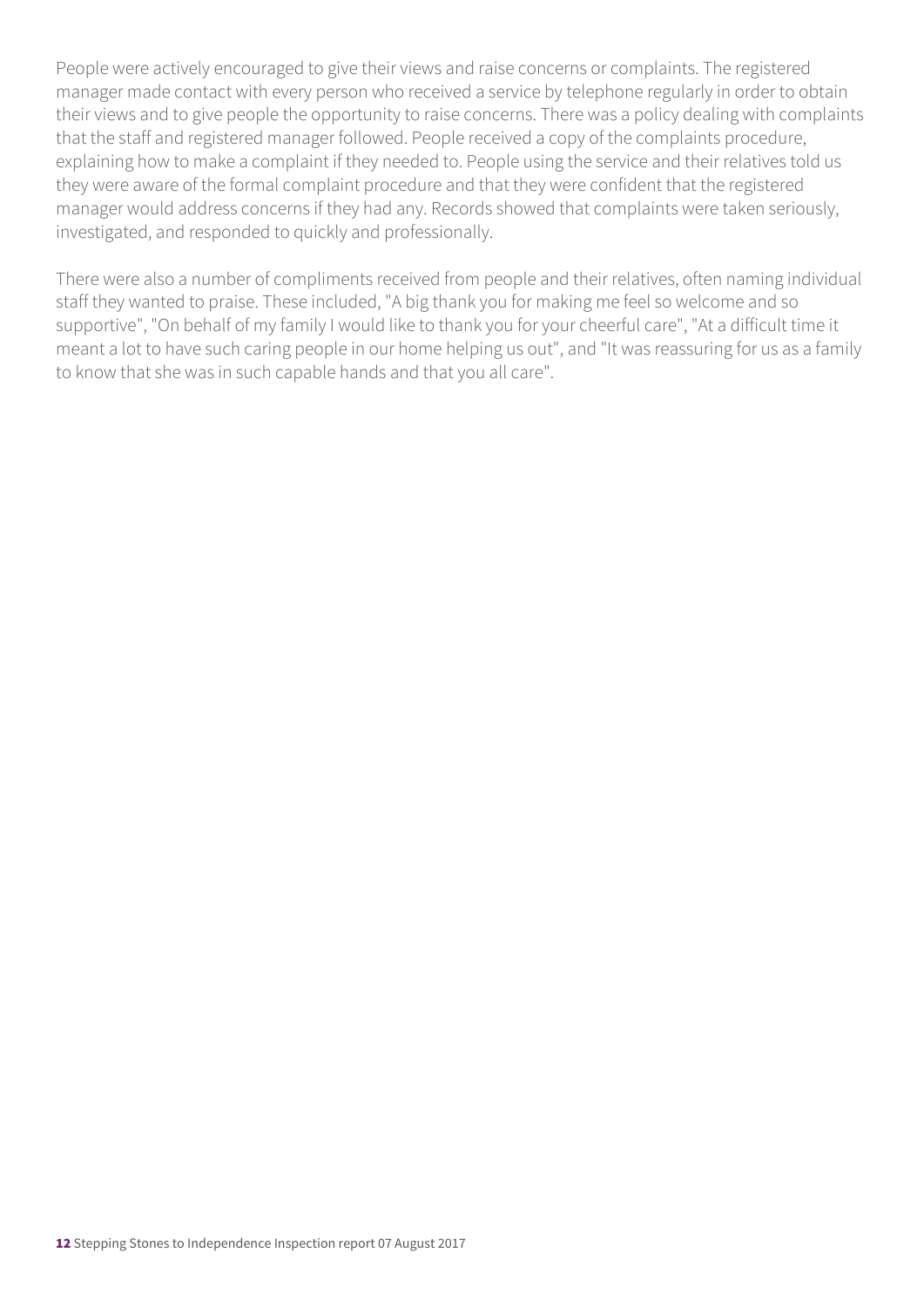# Our findings

People were complimentary about the support they received. They told us staff and managers were approachable and easy to talk to. One person said, "The office staff are really helpful and answer any questions I have". Another person said, "Communication has really improved within the office". Staff we spoke with said "I used to dread going into the office but things have really changed. I feel welcome and I feel like my opinion is valued" and "It seems much more structured. Morale is so much better".

Since the last inspection the service had restructured in many ways. Its staff team and care packages had become stream lined. It was a smaller service compared with the last inspection. Over the past year the service had gone through a period of being short staffed and some care packages of people were given back to the local authority commissioners. This was to ensure that the service had the right number of staff in place to support people. The service had recruited a different registered manager. This had been seen as a positive step by staff. One professional involved with the service made the following comment, "We worked closely and successfully, with both the registered manager and the office manager, to consolidate and stabilise the branch and manage the situation to a positive outcome".

The registered manager had clear vision and values that were person-centred and ensured people were at the heart of the service. The registered manager told us their vision was to keep moving the service forwards as they had a full complement of staff and a stable staff team. They looked to increase the number of people they supported by taking on further care packages. The registered manager and staff had worked hard to implement effective changes.

There was a positive and sustained culture at Stepping Stone to Independence that was open, inclusive and empowering. Staff were motivated and told us that the registered manager and office staff were excellent. They told us that they felt fully supported and they received regular support and advice via phone calls, texts and face to face meetings. Staff told us that they were invited to meetings where they could express their views and put forward suggestions about how the service was run. They said that the registered manager was approachable and kept them informed of any changes to the service and that communication was very good.

There were clear lines of accountability and responsibility within the service. The registered manager worked in conjunction with the provider, operations manager, training manager, care coordinator staff and care staff. The registered manager worked part time at the service but remained contactable during days off. The operations manager was first point of contact during the registered manager's days off. The operations manager provided a weekly report to the registered manager and shared information about what had happened at the service during the week. An example being how many care packages they had accepted and any concerns they had.

People and their relatives were given the opportunity to give feedback on the service. An annual satisfaction survey was used to gain people's views and the results distributed to people receiving a service. The last survey showed that people were satisfied with the service they received. Where comments identified